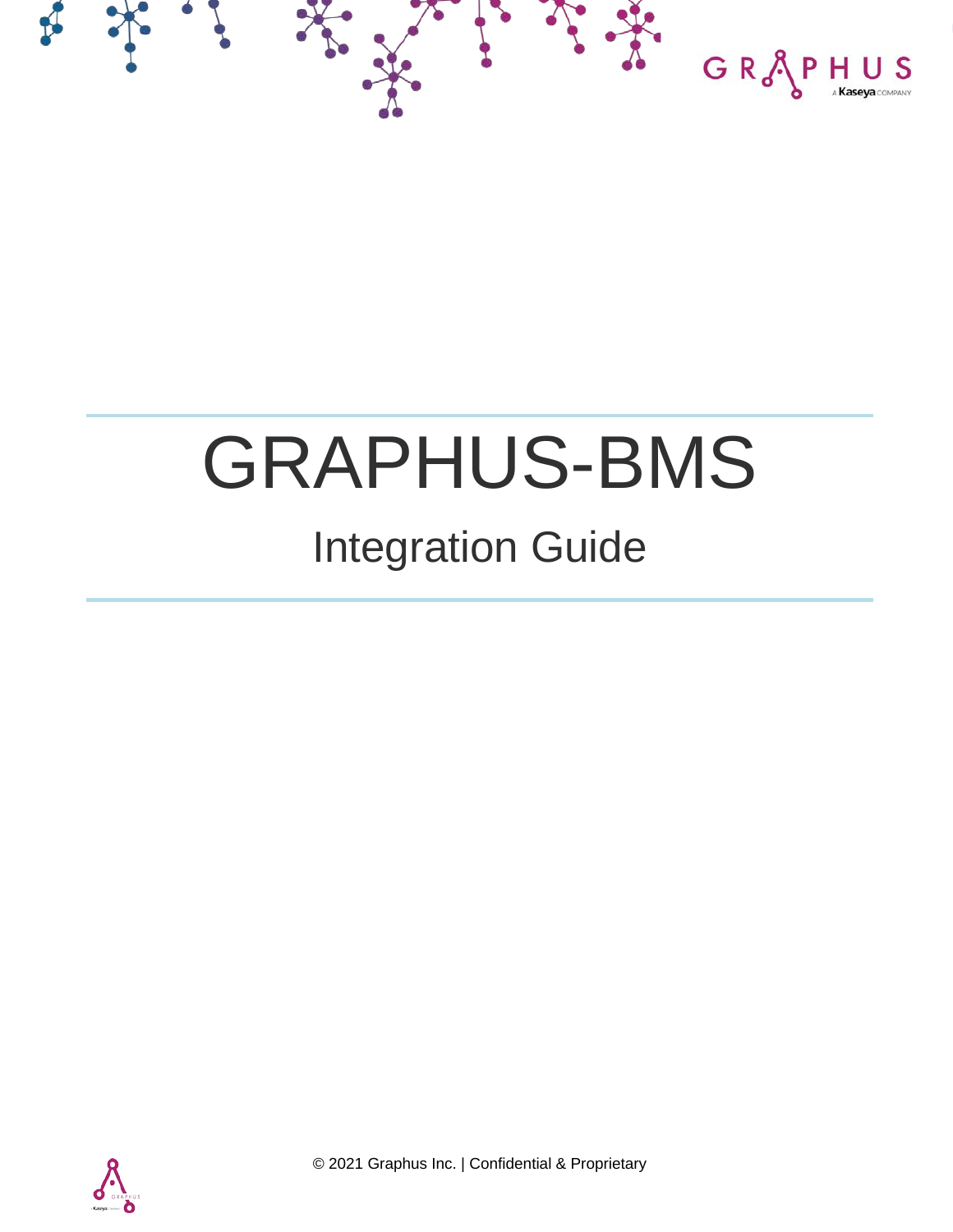## **Graphus-BMS Integration**

**Overview:** Graphus can be integrated with Kaseya's own BMS application (Business Management Solution) to create automated tickets from alerts generated in Graphus which will allow cyber analysts to take remedial action. This is the main objective of Graphus-BMS integration. Integrating Graphus with BMS is a simple process.

 $G R$ 

**Prerequisite:** Make sure to be logged in as an MME admin to access your single organization or you should be logged in as an MSP admin and be inside organizational view within Graphus. The menu items that you see on the left are organization related.

You can use an API user in BMS to integrate Graphus with BMS. For more information, see [Dedicated](https://helpdesk.kaseya.com/hc/en-gb/articles/360016897877-Dedicated-Integration-Account-in-PSA)  [Integration Account in PSA.](https://helpdesk.kaseya.com/hc/en-gb/articles/360016897877-Dedicated-Integration-Account-in-PSA)

To integrate Graphus with BMS, do the following in Graphus:

- 1. Go to **Settings** page > **SIEM/Ticketing Integration** section.
- 2. Make sure the  $\overline{\phantom{a}}^{\text{On}}$  button is turned on. Do the following:

**Event Format:** Select one of the two formats for the integration to happen.

**Integration Type:** Select BMS from the dropdown.

**Base URL:** Enter the base URL of the application in question. In this case, it is BMS. The URL will be in the format https://bms.kaseya.com or bmsemea.kaseya.com or bmsapac.kaseya.com. **User Name:** Enter your username that you use to log into BMS.

**Password:** Enter the password that you use to log into BMS.

**Tenant ID:** Enter your company name.

**Account ID:** Select the appropriate account ID from the dropdown. Account ID is a segregator that differentiates between different organizations within an MSP. As soon as you select the account ID, you will see a list of account location IDs appearing in the Account Location ID field. The next field Account Location ID dropdown will change according to the account ID that you select. However, note that the Account Location ID dropdown will not change automatically if you switch back to the original account ID after you changed over to another account ID. The change does not automatically happen in this case in the Account Location ID dropdown. If you change the account ID back to your original selection after selecting another account ID, then you will have to manually change the account location ID from the dropdown list.

**Account Location ID:** Select the appropriate account location ID from the dropdown. As soon as you select the account location ID, the remaining fields will automatically get filled with the default values. However, you have the option of selecting the appropriate item from each dropdown. **Source ID:** Select the appropriate source ID from the dropdown.

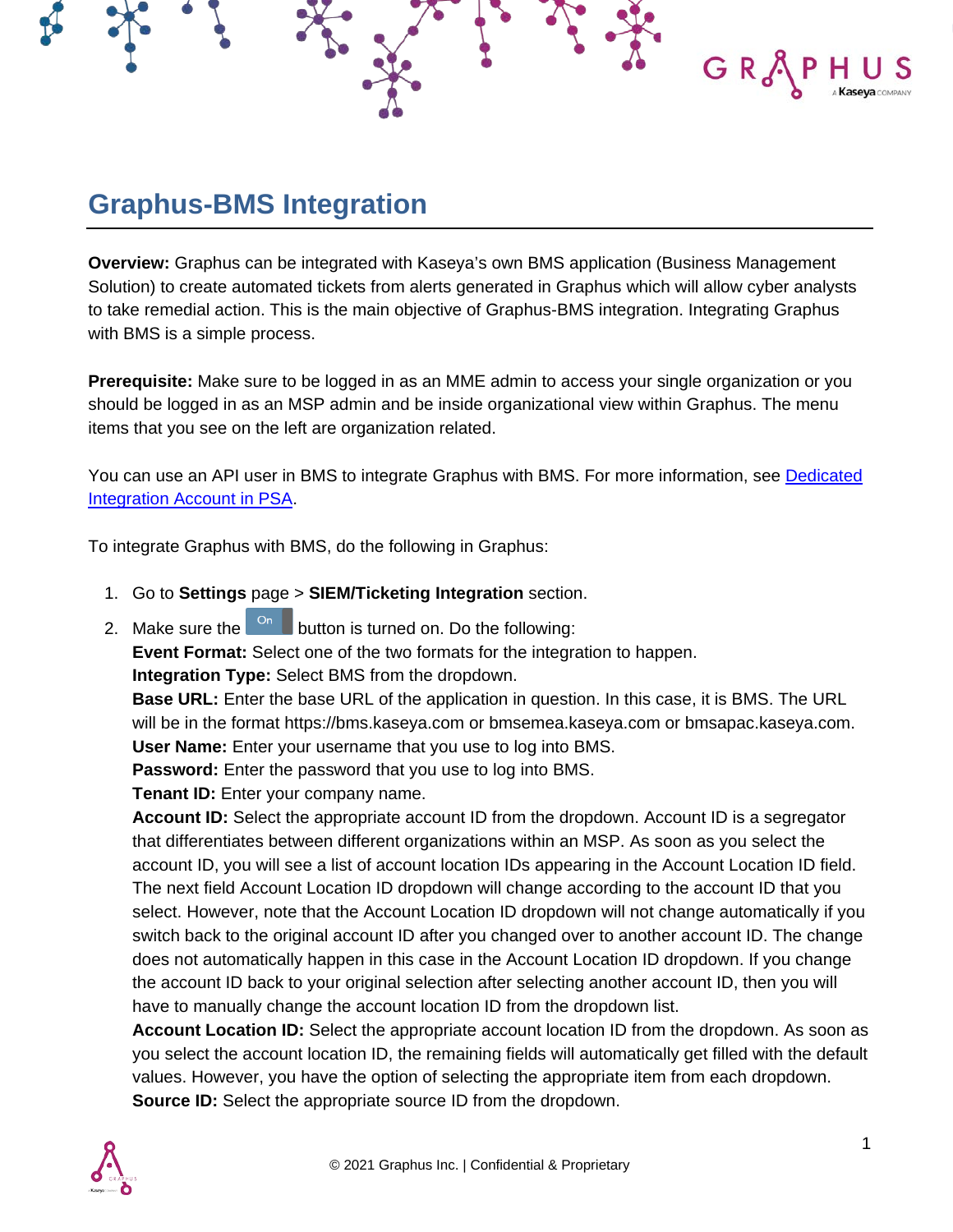**Type ID:** Select the appropriate type ID from the dropdown. **Priority ID:** Select the appropriate priority from the dropdown. **Status ID:** Select the appropriate status ID from the dropdown. **Queue ID:** Select the appropriate support level from the dropdown.

3. Click **Test Connection**. If the connection is successful, you will see a message which says, "*Connection Successful. Sample Ticket Successfully published*."

GR<sup>&</sup>

4. Click **Save Changes**. The integration is now complete.

| GRAPHUS                                                                                                                                                                                                                                                                                                                                             |                            | Your subscription has expired. Please contact sales@graphus.ai.                                                                                                                              |  |  |  |  |  |  |  |  |  |  |
|-----------------------------------------------------------------------------------------------------------------------------------------------------------------------------------------------------------------------------------------------------------------------------------------------------------------------------------------------------|----------------------------|----------------------------------------------------------------------------------------------------------------------------------------------------------------------------------------------|--|--|--|--|--|--|--|--|--|--|
| Ñ.<br>Insights                                                                                                                                                                                                                                                                                                                                      |                            |                                                                                                                                                                                              |  |  |  |  |  |  |  |  |  |  |
| 僾<br>Quarantine                                                                                                                                                                                                                                                                                                                                     | SIEM/Ticketing Integration |                                                                                                                                                                                              |  |  |  |  |  |  |  |  |  |  |
| ⚠<br>$E$ mployee<br>Shield®                                                                                                                                                                                                                                                                                                                         |                            | On<br>Graphus will publish an event to the configured SIEM or Ticketing system when a malicious or suspicious email is detected. Format of the event can either be JSON or detailed message. |  |  |  |  |  |  |  |  |  |  |
| $\begin{array}{c}\n\oplus \\ \oplus \\ \oplus\n\end{array}$ Phish911                                                                                                                                                                                                                                                                                | <b>Event Format</b>        | <b>JSON</b>                                                                                                                                                                                  |  |  |  |  |  |  |  |  |  |  |
| $\begin{picture}(20,20) \put(0,0){\line(1,0){15}} \put(15,0){\line(1,0){15}} \put(15,0){\line(1,0){15}} \put(15,0){\line(1,0){15}} \put(15,0){\line(1,0){15}} \put(15,0){\line(1,0){15}} \put(15,0){\line(1,0){15}} \put(15,0){\line(1,0){15}} \put(15,0){\line(1,0){15}} \put(15,0){\line(1,0){15}} \put(15,0){\line(1,0){15}} \put(15,0){\line(1$ | <b>Integration Type</b>    | <b>BMS</b> (Beta)<br>$\sim$                                                                                                                                                                  |  |  |  |  |  |  |  |  |  |  |
| 愿                                                                                                                                                                                                                                                                                                                                                   | <b>Base URL</b>            | https://na1bmspreview.kaseya.com/                                                                                                                                                            |  |  |  |  |  |  |  |  |  |  |
| <b>Account</b><br>ිට<br>Settings                                                                                                                                                                                                                                                                                                                    | <b>User Name</b>           | <b>Service Service</b>                                                                                                                                                                       |  |  |  |  |  |  |  |  |  |  |
| $\begin{array}{c} \hline \mathbb{Q} \\ \hline \end{array}$ Audit                                                                                                                                                                                                                                                                                    | Password                   |                                                                                                                                                                                              |  |  |  |  |  |  |  |  |  |  |
| $\circledcirc$<br>Help                                                                                                                                                                                                                                                                                                                              | <b>Tenant ID</b>           | GraphusDemo                                                                                                                                                                                  |  |  |  |  |  |  |  |  |  |  |
| $\mathbb B$<br>Logout                                                                                                                                                                                                                                                                                                                               | Account ID                 | fifth.com                                                                                                                                                                                    |  |  |  |  |  |  |  |  |  |  |
|                                                                                                                                                                                                                                                                                                                                                     | Account Location ID        | Main                                                                                                                                                                                         |  |  |  |  |  |  |  |  |  |  |
|                                                                                                                                                                                                                                                                                                                                                     |                            |                                                                                                                                                                                              |  |  |  |  |  |  |  |  |  |  |
|                                                                                                                                                                                                                                                                                                                                                     | Source ID                  | <b>Client Portal</b>                                                                                                                                                                         |  |  |  |  |  |  |  |  |  |  |
|                                                                                                                                                                                                                                                                                                                                                     | Type ID                    | <b>Service Request</b>                                                                                                                                                                       |  |  |  |  |  |  |  |  |  |  |
|                                                                                                                                                                                                                                                                                                                                                     | Priority ID                | High                                                                                                                                                                                         |  |  |  |  |  |  |  |  |  |  |
|                                                                                                                                                                                                                                                                                                                                                     |                            |                                                                                                                                                                                              |  |  |  |  |  |  |  |  |  |  |
|                                                                                                                                                                                                                                                                                                                                                     | Status ID                  | Assigned                                                                                                                                                                                     |  |  |  |  |  |  |  |  |  |  |
|                                                                                                                                                                                                                                                                                                                                                     | Queue ID                   | Level Three Support<br>ь                                                                                                                                                                     |  |  |  |  |  |  |  |  |  |  |
|                                                                                                                                                                                                                                                                                                                                                     |                            | <b>Test Connection</b>                                                                                                                                                                       |  |  |  |  |  |  |  |  |  |  |
|                                                                                                                                                                                                                                                                                                                                                     |                            | If connection is successful, Graphus will publish a sample ticket in your BMS portal.                                                                                                        |  |  |  |  |  |  |  |  |  |  |
|                                                                                                                                                                                                                                                                                                                                                     |                            |                                                                                                                                                                                              |  |  |  |  |  |  |  |  |  |  |
|                                                                                                                                                                                                                                                                                                                                                     |                            | <b>Save Changes</b><br>Cancel                                                                                                                                                                |  |  |  |  |  |  |  |  |  |  |
|                                                                                                                                                                                                                                                                                                                                                     |                            |                                                                                                                                                                                              |  |  |  |  |  |  |  |  |  |  |